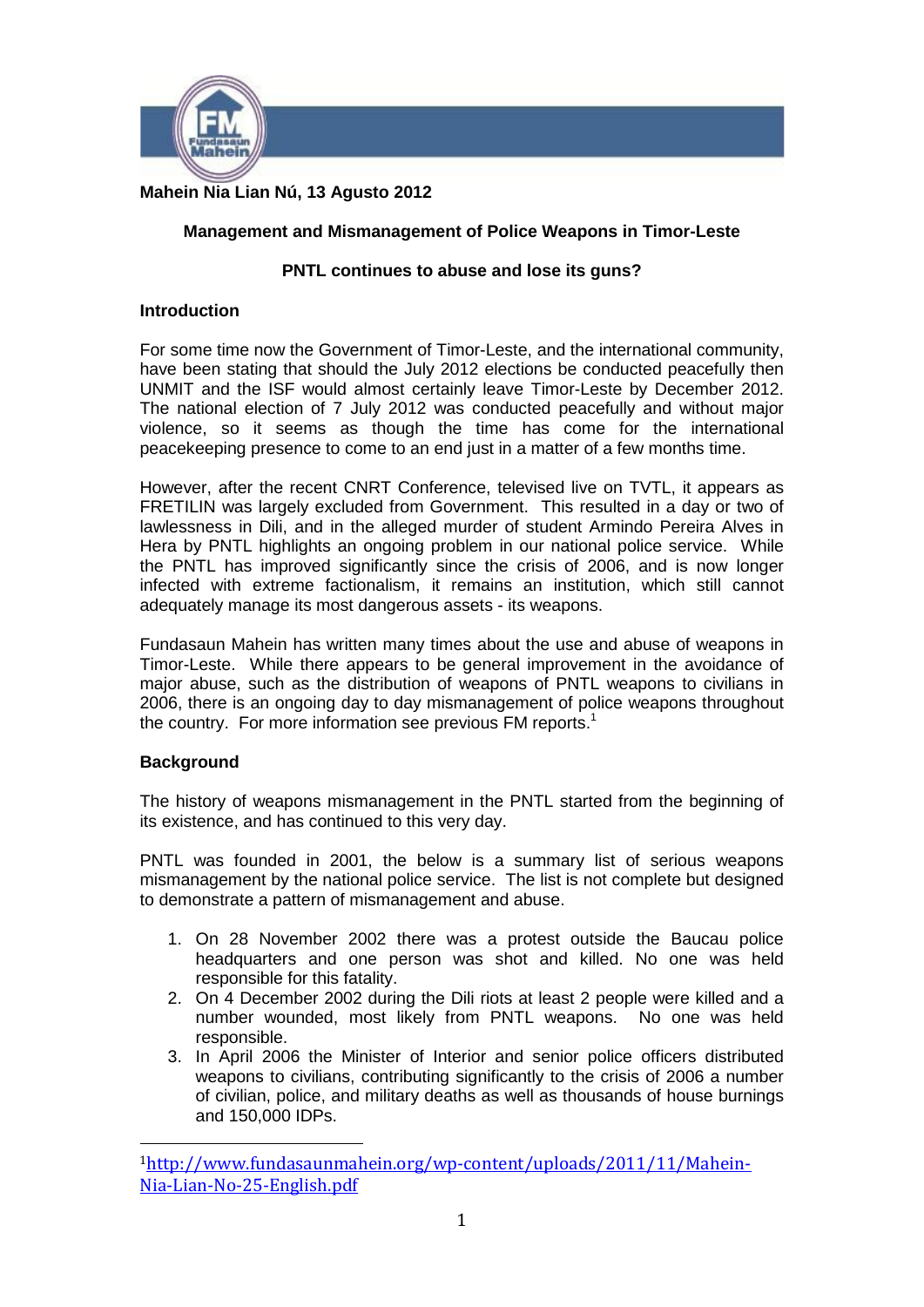- 4. On 3 June 2007 AfonsoKudalai was shot and killed by a PNTL officer in Viqueque.
- 5. On 8 February 2008 a number of ex police and military armed mostly with stolen and "gifted" PNTL weapons shot and seriously injured the President of Republic, in addition to an attack on the Prime Minister's convoy.
- 6. On 2 November 2009 a civilian was shot in the abdomen by a PNTL officer in Bobonaro.
- 7. On 22 November 2009 a PNTL officer shot and wounded a civilian while off duty.
- 8. On 29 December 2009, in Delta Nova Hall, Comoro, Dili Vladimir LebreCorreia was shot and killed by a PNTL officer.
- 9. On 4 November 2011 aPNTL member from the Border Patrol Unit (BPU) shot dead a female student named Luluin Lourba, Bobonaro District.
- 10. On 15 July 2012 Armindo Pereira Alves shot and killed by a PNTL officer in Hera.

It is not just a problem of the abuse of weapons while in possession of them, but PNTL has also still not been able to recollect all weapons lost before, during and after the crisis of 2006.

On 6 January 2011 an internal PNTL audit showed that PNTL still had not recovered the below "lost" weapons.As revealed by Tempo Semanal on 6 Sept 2011, for a total of 47 weapons.<sup>2</sup>

- 1. 4 HK33 semi-automatic rifles,
- 2. 1 Kaliber 12 shotgun,
- 3. 42 Glock 9mm pistols

On 30 September 2011 Deputy PNTL General Commander Afonso de Jesus confirmed this information at a meeting at Hotel Timor.<sup>3</sup> However on 5 January 2012 at a joint PNTL - FFDTL workshop Major Amico of FFDTL said 52 weapons were still missing.<sup>4</sup> Fundasaun Mahein is confused who to believe, as the audits have never been made public in full, and no explanation of the details have been made available to the public.

Fundasaun Mahien has obtained a copy of internal UN and PNTL audit of PNTL weapons dated 14 July 2008 and it states that the following weapons were missing:

- 1. 4 HK33s
- 2. 1 Kaliber 12 shotgun
- 3. 16 Glock 9mm pistols

This suggests that PNTL lost 26 9mm Glock pistols AFTER the crisis – between July 2008 and January 2011. This is very worrying.

These weapons are owned by the State, and the state belongs to its citizens, but the citizens are not allowed to know what happens to the weapons that are used to victimize them when they should be used to protect them.

 <sup>2</sup> "Kilat PNTL Barak La Rejistu", Tempo Semanal, September 6th, 2011, http://www.tempo-semanal.com/?p=623

<sup>3</sup>Kilat PNTL, DiarioNacional, 30 September 2011.

<sup>4</sup>REFLESAUN F-FDTL ho PNTL Dili Convention Center 5 January 2012.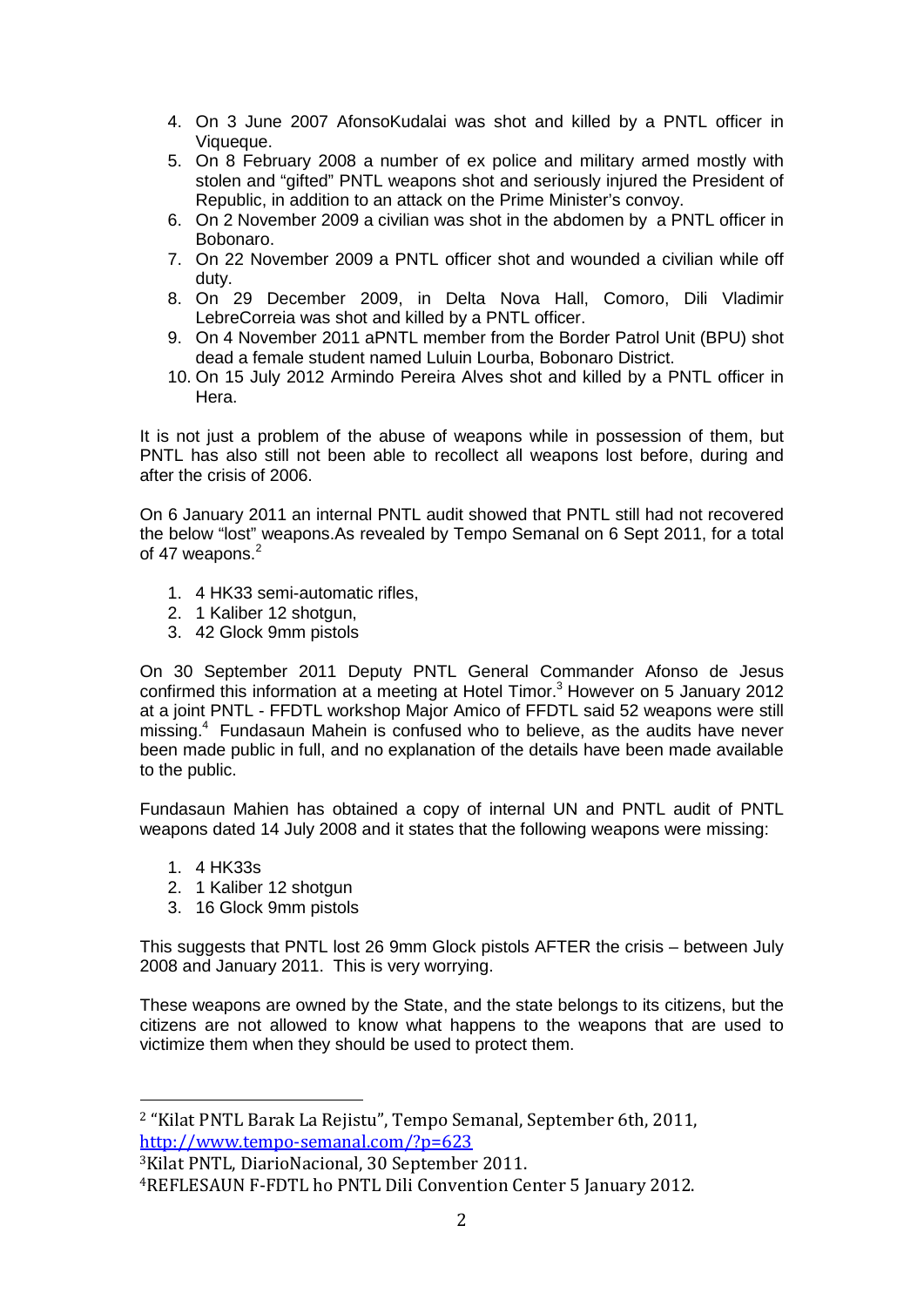

### **Management**

The evidence suggests that PNTL cannot yet properly manage its weapons, and that as a result police officers are often responsible for accidental as well as malicious death and injury of civilian citizens by shooting. While some level of this type of incident is inevitable Fundasuan Mahein believes that the rate of such behaviour is too high.

The most obvious reasons for ongoing mismanagement of PNTL weapons lie in three categories, all of which are inter related.

- Firstly, **PNTL officers lack discipline** both at the senior and junior levels. PNTL officers have repeatedly been ordered, not asked, but ordered to not carry weapons home, or while off duty. They are consistently doing so, and it is both against the law as well as a breach of institutional regulations. However, civilian and uniformedleadership of the PNTL are either too weak to impose the rules or are themselves guilty of the same infractions and thus not inclined to enforce the rules. It is a sign of gross lack of professionalism and poor discipline.
- · Secondly, the **justice system often finds itself unable to properly enforce the law** when it comes to prosecuting and convicting police officers accused of professional misconduct.
- · Thirdly, **PNTL lacks both physical armouries** for the large number of police stations around the country, for example there are several dozen police stations around the country but only a handful of them have armouries. And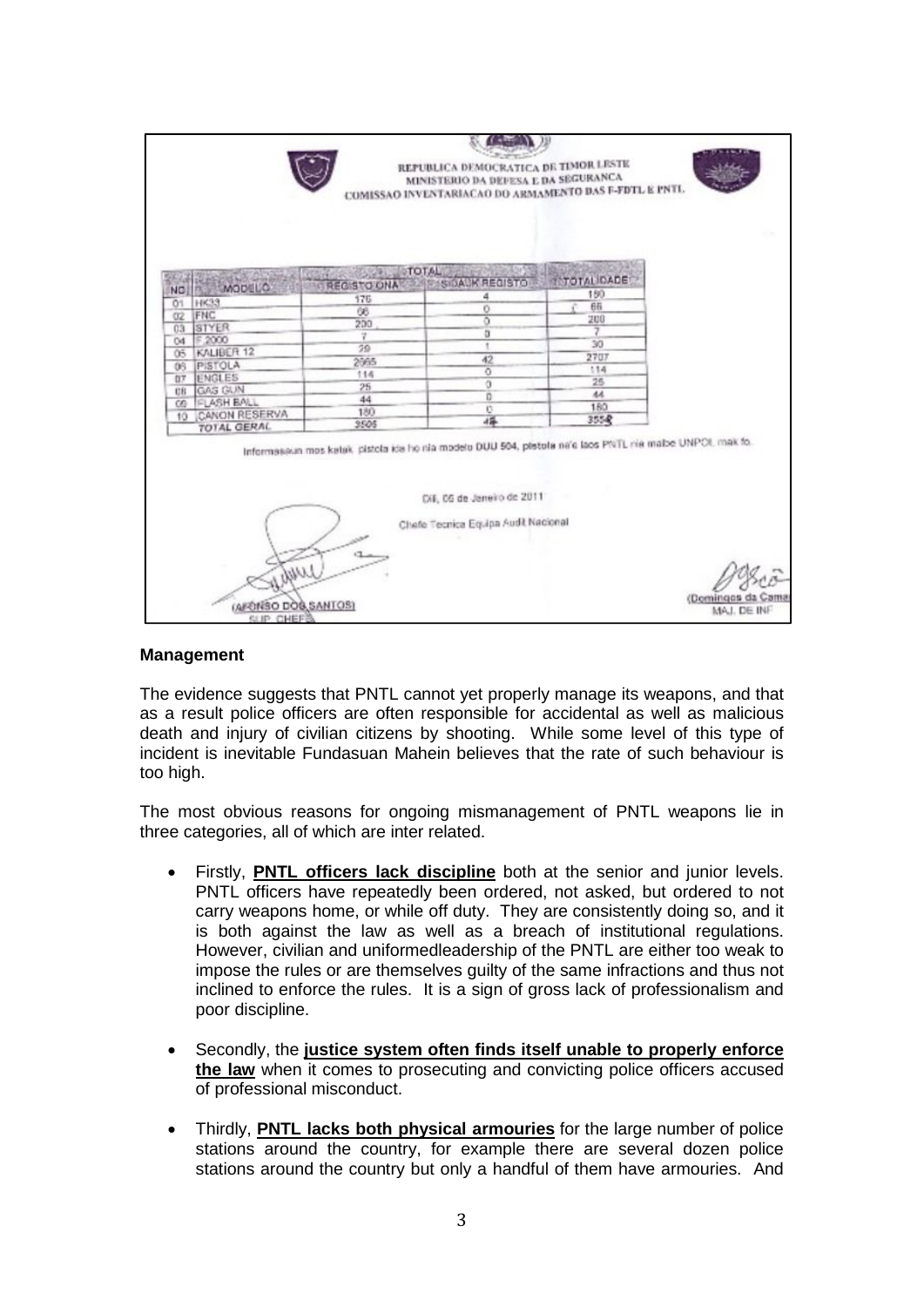even when armouries are in place lacks the systems and professional discipline needed to manage the armouries.

Fundasaun Mahein Recommends:

- 1. That SES buildarmouries in all locations where there are weapons.
- 2. That SES withdraws all weapons in locations where there are no armouries.
- 3. That once actions above done that PNTL officers suspected of weapons violations be immediately suspended indefinitely - until all of them are either dismissed for professional misconduct or cleared of all charges.
- 4. That SES publish on an annual basis the details of all weapons violations, the status of the cases, in addition to provide to Committee B of the National Parliament an independently verified audit of its weapons stocks.